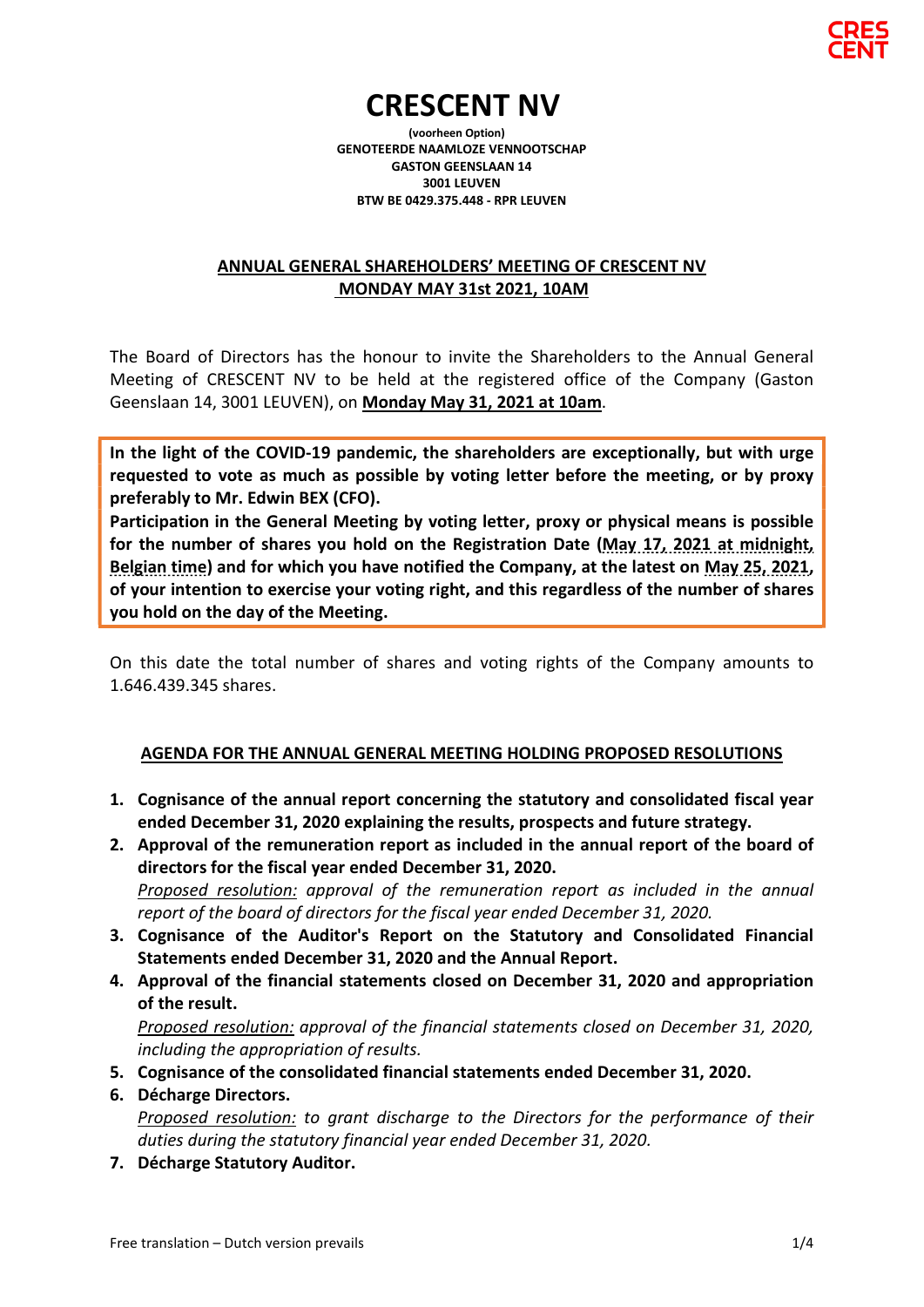

Proposed resolution: to grant décharge to the Statutory Auditor for the performance of his duties during the statutory financial year ending December 31, 2020.

- 8. Resignations & Appointments.
	- a. Proposed resolution: Cognisance and acceptance of the resignation of CRESPO CONSULTANCY BV, with permanent representative Mrs. Lieve DECLERCQ (independent director).
	- b. Proposed resolution: Cognisance and acceptance of the resignation of Mrs. Liesbet VAN dER PERRE (independent director).
	- c. Proposed resolution: Appointment as Director of ADMODUM BV (KBO: 0674.369.734) with registered office at 9810 Nazareth, Lock 2D1 box 09, permanently represented by Mr. Paul MATTHIJS with immediate effect until the end of the Ordinary General Meeting of 2025.

Establishing his independence in accordance with Article 7:87 of the Belgian companies and associations Code and provision 3.5 of the Belgian Corporate Governance Code 2020, provided that all the criteria set out therein are met.

d. Proposed resolution: Appointment as Director of VARES NV (KBO: 0867.182.275) with registered office at 1000 Brussel, Zilverstraat 7, bus 9.01, permanently represented by Ms. Martine Reijnaers with immediate effect until the end of the Ordinary General Meeting of 2025.

Establishing his independence in accordance with Article 7:87 of the Belgian companies and associations Code and provision 3.5 of the Belgian Corporate Governance Code 2020, provided that all the criteria set out therein are met.

9. The composition of the Board of Directors and its committees

### 10. Delegation of powers for implementation of decisions taken.

Proposed resolution: to grant to the CFO, Mr Edwin BEX, acting individually, with the possibility of delegation, all powers for the execution of the decisions taken by the Ordinary General Meeting as well as all powers for communicating these decisions.

11. Varia

#### CONDITIONS OF ADMISSION TO THE ANNUAL GENERAL MEETING

In the light of the COVID-19 pandemic, the shareholders are exceptionally, but with urge requested to vote as much as possible by voting letter before the meeting, or by proxy preferably to Mr. Edwin BEX (CFO).

Participation in the General Meeting by voting letter, proxy or physical means is possible for the number of shares you hold on the Registration Date (May 17, 2021 at midnight, Belgian time) and for which you have notified the Company, at the latest on May 25, 2021, of your intention to exercise your voting right, and this regardless of the number of shares you hold on the day of the Meeting.

Which conditions do you need to satisfy to participate in and to vote at the General Meeting ?

Only persons who are shareholders on May 17, 2021 (24h, Belgian time) ("registration date") are entitled to participate in and vote at the General Meeting

#### Do you own registered shares ?

You must be registered in the company's share register on May 17, 2021 (24h, Belgian time) for minimum the number of shares with which you wish to participate in the general meeting.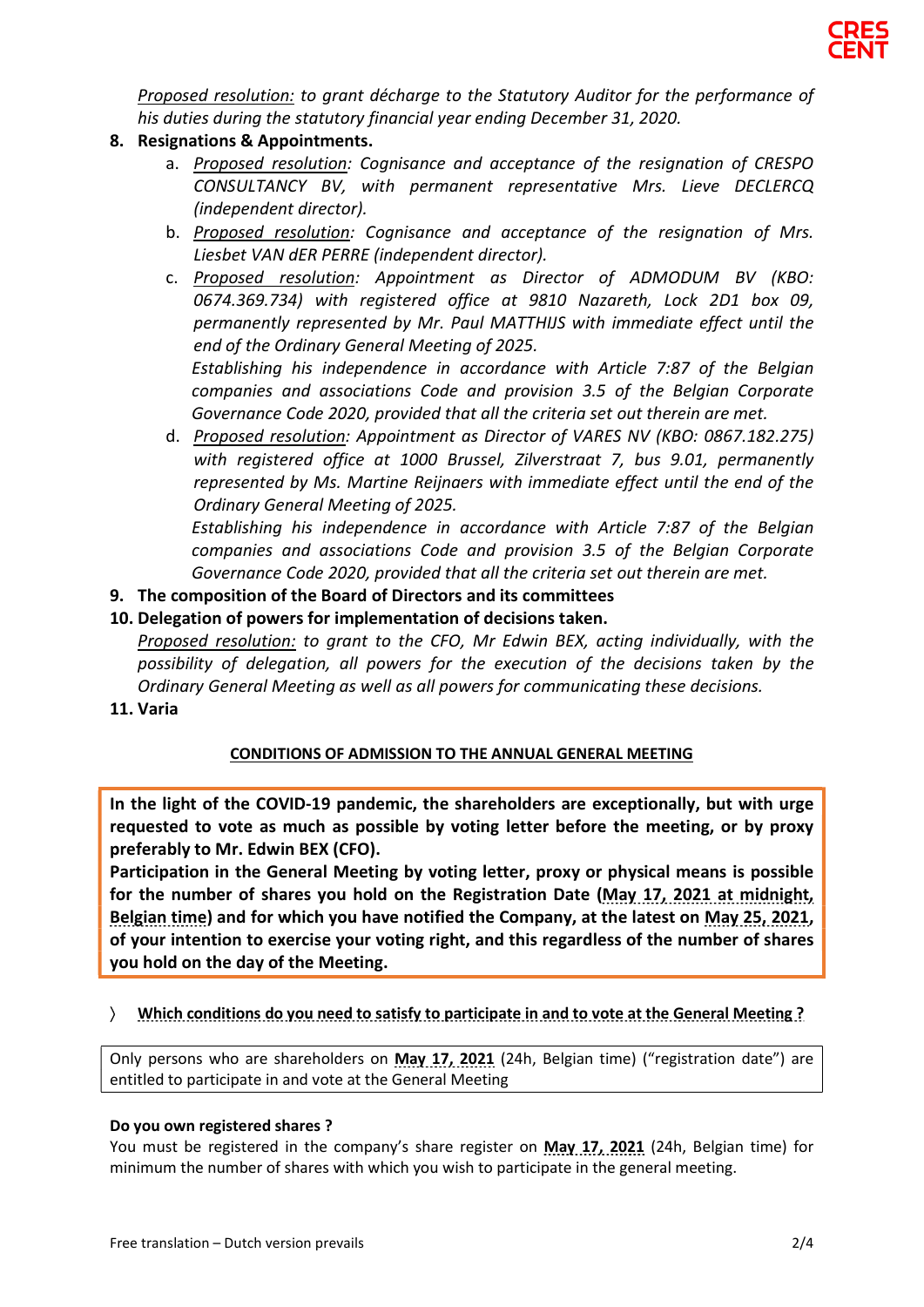

In addition, you must confirm your participation to us in writing (by e-mail: corp@opticrescent.com) no later than May 25, 2021, indicating the number of shares with which you wish to participate in the meeting. It is sufficient to submit your signed proxy or voting letter as confirmation of participation.

#### Do you own dematerialised shares ?

The shares with which you wish to participate at the General Meeting must be registered in your securities account on May 17, 2021 (24h, Belgian time).

You must request your financial institution (bank, recognised account holder or settlement institution) to: (a) provide a certificate stating the number of shares you own on May 17, 2021 (24h, Belgian time) and with which you wish to participate at the general meeting; and (b) send this certificate by May 25, 2021 at the latest by e-mail to corp@opticrescent.com.

In addition, you must confirm your participation no later than May 25, 2021 (24h, Belgian time), indicating the number of shares with which you wish to participate in the meeting. You can ask your financial institution to confirm your participation to CRESCENT NV simultaneously with the confirmation of your registration. You can also notify us in writing (by e-mail corp@opticrescent.com). It is sufficient to submit your signed proxy or voting letter as confirmation of participation.

#### $\angle$  Do you wish to be represented at the General Meeting ?

If you meet the aforementioned conditions to participate in and vote at the General Meeting, you may arrange to be represented at the General Meeting by a single proxy holder. For this purpose you may use the proxy form available on our website (www.opticrescent.com  $-$  About-Investor  $-$ Shareholders – Shareholders' Meetings). Or you can request this form from us via email (corp@opticrescent.com). This form also serves as confirmation of participation. You need to send us your signed proxy by email. We need to receive your proxy on May 25, 2021 at the latest.

We would like to remind you that any appointment of a proxy holder must be effected in accordance with Belgian law, in particular with regard to conflicts of interest and the keeping of a register with voting instructions. Since the proposed proxy holder is potentially subject to the conflict of interest rules set forth in article 7:143, §4 of the Belgian Companies and Associations Code, you must indicate specific voting instructions for each of the proposed resolutions.

#### Do you wish to vote by correspondence in advance of the General Meeting ?

If you meet the aforementioned conditions to participate in and vote at the General Meeting, you may cast your vote by correspondence in advance of the meeting. For this purpose you may use the voting form available on our website (www.opticrescent.com – About-Investor – Shareholders – Shareholders' Meetings). Or you can request this form from us via email. This form also serves as confirmation of participation. You need to send us your signed voting letter by e-mail (corp@opticrescent.com). We need to receive your voting letter on May 25, 2021 at the latest.

We would like to remind you that to validly cast your vote by correspondence, you must clearly indicate your voting choice or your abstention in the letter.

#### Which conditions do you need to satisfy to add items to the agenda of the General Meeting ?

If you hold, alone or jointly with other shareholders, at least 3% of the company's share capital, you may request to add items to the agenda of the General Meeting and file resolution proposals in